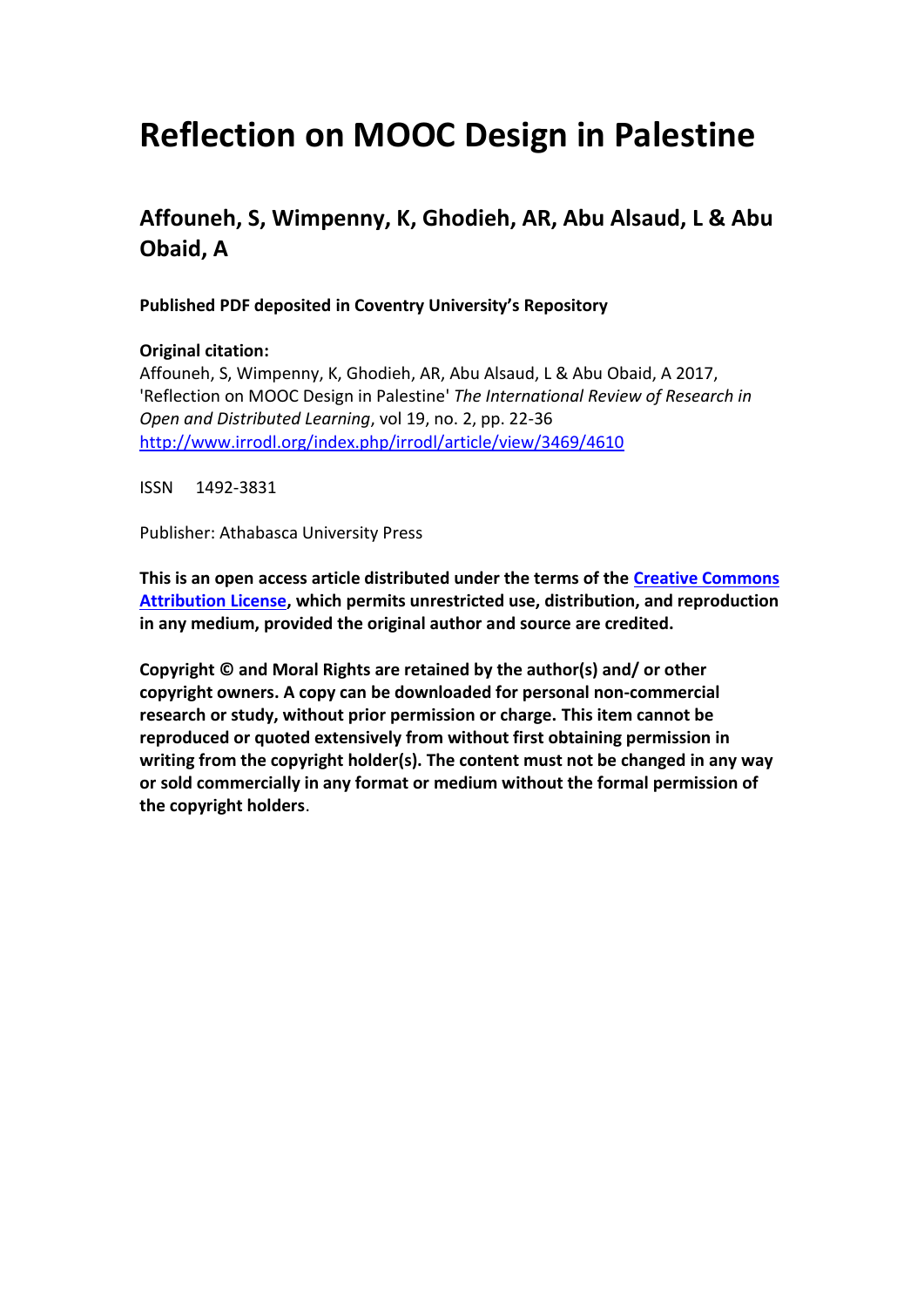**I**nternational **R**eview of **R**esearch in **O**pen and **D**istributed **L**earning Volume 19, Number 2

**April – 2018**

# **Reflection on MOOC Design in Palestine**



**Saida Affouneh<sup>1</sup> , Katherine Wimpenny<sup>2</sup> , Ahmed Ra'fat Ghodieh<sup>1</sup> , Loay Abu Alsaud<sup>1</sup> ,** and **Arij Abu Obaid<sup>1</sup>** *<sup>1</sup>An-Najah National University, Palestine, <sup>2</sup>Coventry University, UK*

# **Abstract**

This paper will share Discover Palestine, an interdisciplinary Massive Online Open Course (MOOC) and the first MOOC to be created in Palestine, by the E-Learning Centre, Faculty from the Department of Geography, and Department of Tourism and Archaeology from An-Najah National University in Palestine. The paper traces the process of development of the Discover Palestine MOOC from its early inception as a cross institutional online course, to its current delivery and engagement with a global and diverse group of learners. Using a descriptive case study design and thematic analysis, the reflective experiences of four course team members involved as facilitators/designers in the design and delivery of the MOOC are shared. Three key themes, namely, "Informing pedagogies including delivery methods," "A commitment to a national cause," and "Teacher presence," are presented and contextualized with data evidence. The findings share not only the hurdles the Discover Palestine team had to navigate during the MOOC development, but more importantly, how academic collaborations promoting open education practices offer powerful tools for the reciprocal exchange of knowledge, not least in shifting mindsets, and offering opportunities for shared fields of understanding to be realized in revealing creative, cultural practices, as well as lost histories.

*Keywords:* Palestine, MOOC, pedagogy, OpenMed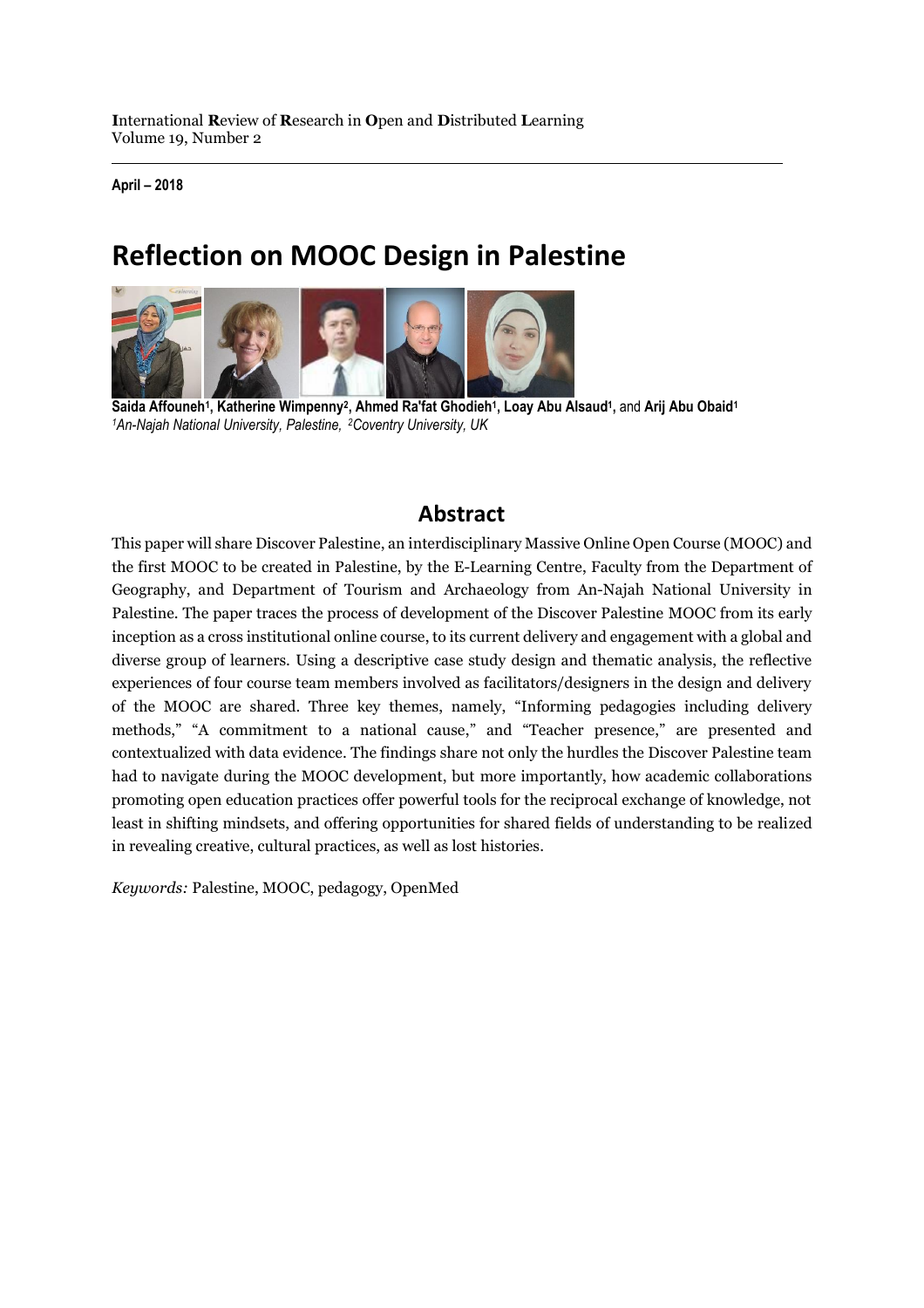# **Introduction**

In striving to preserve the cultural and religious heritage of the Palestinian people, and to increase knowledge of this heritage, the *Discover Palestine* initiative began in 2012 when An-Najah National University (ANNU) in Palestine, and Montclair State University in the USA, signed a cross-institutional agreement to create the Discover Palestine course to be taught at both universities. The course content explored the ancient land of Palestine, considering the geographical and ecological makeup of the land, the different types of agriculture and water installations that have been adopted by various groups over the centuries, as well as trade and other relations between groups living side-by-side and without the region. In its focus on the history of the range of groups of people who have lived in the area, the Discover Palestine course attempted to present as fair and unbiased a picture as possible, whilst also promoting learning about the art, architecture, and technology of the country through its different historical periods.

What the initiative highlighted, evidenced from the student online course evaluation, was the transformative potential of opening up teaching and learning practices through cross-institutional learning, and the way in which reciprocal respect, with regards to both Faculty and students, shifted. For example, whilst the American students were "shocked" to find the Palestinian students were not primitive but similarly technologically-advanced and progressive, the Palestinian students also expressed a new-found respect towards their American student-peers, and the difference between people and government attitudes. In short, Palestinian and American students found a common field of understanding.

In 2014, building on the success of this cross-institutional initiative, and as a result of Montclair State University moving away from Moodle as the shared course platform (and no longer offering the course), the E-Learning Center together with the Department of Geography and Department of Tourism and Archaeology at ANNU<sup>i</sup>, worked together to develop the Discover Palestine course to be taught universally, transforming it into a MOOC - the first English language certified MOOC to be created in Palestine. The course was offered three times during 2015-2016 with a total of 247 participants from 45 countries registering on the course, engaging a global and diverse group of learners, and is still offered to date. This paper will reflect on the facilitator/designer learning experience of MOOC pedagogy from the first three cycles. It will also consider how the Discover Palestine MOOC has functioned as a tool for identity building.

### **An-Najah National University**

ANNU is a vibrant hub of learning which has promoted the acquisition of modern knowledge in the fields of Medicine, Engineering, Humanities, Social Sciences, and the Natural Sciences whilst remaining committed to the transmission and preservation of Palestinian history, heritage, and culture (Affouneh & Raba, 2017).

As a leading academic institution in the Middle East with a clear vision of progress, the university is dedicated to advancing scientific research on a global level whilst also meeting the local community's needs by participating in sustainable economic, technical, and human development. As such, ANNU is cultivating a multicultural, pluralistic outlook amongst students through a number of initiatives designed to foster cross-cultural dialogue and tolerance. As a pivotal institution in Palestine, (with 20,000 students enrolled in the university's four campuses, comprised of 13 faculties, 79 bachelors degree programs, 23 intermediate diploma programs, 52 graduate programs including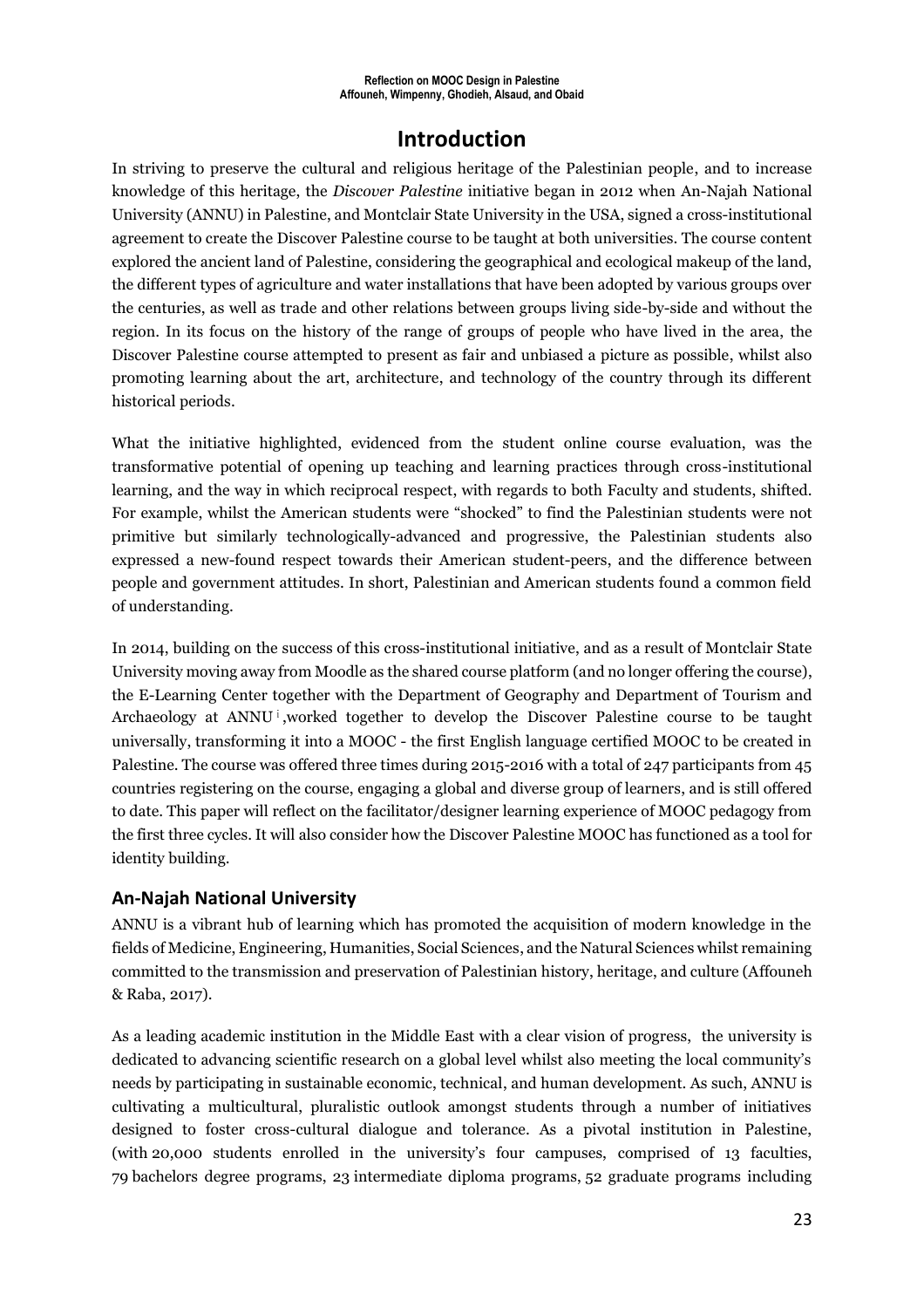three high diploma programs in medicine, and two PhD programs in chemistry and physics) the university continues to inspire its student body to realize their own potential, and to have a positive impact on the society in which they reside.

The E-Learning Center (ELC) at ANNU was founded in 2012 in order to achieve several goals which included, creating an encouraging environment of e-learning across the university faculties and academic programs; to develop both student and academics' skills in digital fluency; to spread the culture of open education practices; and to produce high-quality (blended) courses. ELC's vision has remained one of providing excellence in both learning and teaching. Whilst ANNU is focused on demonstrating excellence to engage learners and maintain its presence in the competitive market of higher education provision, of fundamental importance for the institution is to provide educational opportunities for the benefit of social learning at a local and global level through its' networked communities of learners. The ambition of ELC is therefore about capacity building; nurturing academic staff who can design and deliver effective connectivist pedagogy, and facilitate student engagement and digital competency through its course offerings, to create knowledge-producing opportunities for the betterment of society. However, whilst experienced in designing blended courses and e-learning in general, the MOOC was a new concept for the ELC team.

### **Context and Informing Literature**

MOOCs vary immensely in their nature and content and it is outside the remit of this paper to focus on this in-depth (for a detailed discussion of the varied nature of MOOCs see McAuley, Stewart, Siemens, & Cormier, 2010; Yuan & Powell, 2013; Bates, 2014; Bayne & Ross, 2014). What is evident from the research literature on MOOCs is the differing degrees of participation, reflection, collaboration, usage of multimedia, and the nature of assessment used (Terras & Ramsay, 2015). This includes how MOOCs can offer a range of opportunities to widen access and participation in education, especially when the knowledge and capacity of both the instructors and the students are emphasized in exploring the content, while deemphasizing the teacher as the sole source of content (McAuley et al., 2010).

As identified in the review of research practices about MOOC initiatives conducted by Gašević, Kovanović, Joksimović, & Siemens (2014), research topics which receive most attention include student attrition, engagement in learning, and assessment strategies. Less attention has focused on issues around practical guidance on course design, including "teaching presence" and how this impacts upon the learner/facilitator experience. Furthermore, despite MOOCs being a global phenomenon, the majority of research is dominated in the West, and as such, what is less clear is the experience of other countries, cultures, and economies.

What is interesting is the polarized debate within the literature about the potential of MOOCs, which on the one hand have been criticized as merely e-learning tools for the massive, with little evidence of significant impact on pedagogical practices (Selwyn, 2007; Laurillard, 2013), to the transformational practices, and ways in which MOOCs can revolutionize teaching and learning (Parr, 2015). It is evident that the massiveness of MOOCs, their accessibility, and the wide range of questions they raise, make MOOCs fertile areas for research (Bates, 2014). Though some early expectations have proven unrealistic, as Anders (2015) contends, MOOCs are a maturing technological innovation, and complementary to this, a greater diversity of MOOC practitioners and stakeholders are engaging in MOOC research within the realms of open, distance, and distributed learning.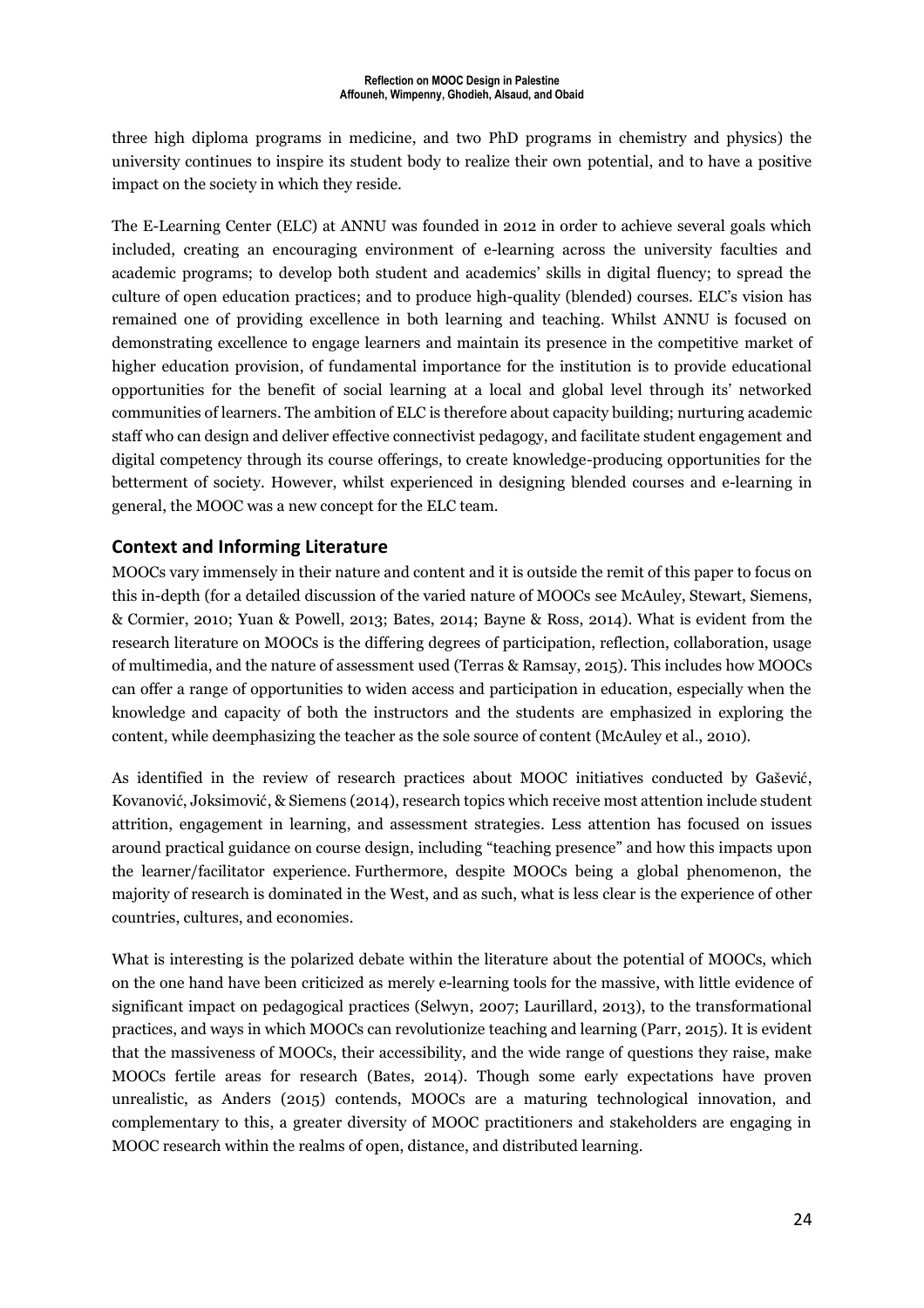# **Open Education Practice and the OpenMed Project**

**OpenMed**<sup>ii</sup> is an international cooperation project co-funded by the Erasmus  $+$  Capacity Building in Higher Education programme is of the European Union during the period October 15<sup>th</sup>, 2015 -October 14th, 2018 involving five partners from Europe and nine from South-Mediterranean (S-M) Countries (Palestine, Morocco, Egypt, and Jordan). The project is focused on how universities from Palestine, Morocco, Egypt, Jordan, and other S-M countries can join in the action, as community partners, in the adoption of strategies and channels that embrace the principles of openness and reusability within the context of higher education (HE).

OpenMed fosters the role of universities as knowledge providers not only to their on-campus students but also beyond the walls of institutions. Within the project framework is the continuous need for collaboration and enhancement of sharing and networking opportunities. Open Education Practices (OEP) assume a crucial and essential role, not least due to the typical top-down governing systems of universities in S-M countries where there has been an often-timid participation of university institutions in relation to OEP.

The OpenMed project seeks to transform and support all universities across the Mediterranean region to contribute to the democratization of knowledge, focusing on a bottom-up approach to OEP. In this context, OEP is a way to give back to the universities their awareness of their role in society, not only through the use of open practices, licenses, and open education contents, but also by providing the skills and tools required for promoting active dialogue and participation in our knowledge sharing society.

As a project partner in OpenMed, colleagues from ANNU have been building relationships with HE institutions from across the two shores of the Mediterranean as well as in North Europe, and in the first phase of OpenMed the Discover Palestine MOOC was selected as a case study to provide inspiration and insight into the current practices around Open Education Resources (OER) and OEP in the S-M region, and to promote reflection and discussion about current practices and priorities for change for OpenMed (Wimpenny, Merry, Tombs, & Villar–Onrubia, 2016<sup>iv</sup>)

### **Local Context**

As a country, Palestine does not currently have a formal national policy on open education, and the Palestinian Ministry of High Education does not accredit online degrees. However, the development of a policy on open education is in progress as OpenMed has fostered a regional debate in the S-M region on what the best strategies are to embed OEP and OER in universities. This debate, which has involved HE managers, decision-makers, educators, and other members of staff as well as policy makers, revolves around the OpenMed OER Regional Agenda for the S-M, a document that, starting from an understanding of the long-term challenges and priorities which are necessary for opening up HE in the S-M countries, presents a set of strategic actions aimed at maximizing the benefits of OER and OEP to increase the access, the quality, and the equity of HE in the region. Concurrently, ANNU does not have a formal definition of open education but practices "openness" describing it as "offering an opportunity for learning with no boundaries."(Wimpenny et al., 2016, p. 86) The university is moving towards improved awareness of OER and OEP through OpenMed, and is developing resources such as open databases, an e–library, a university-hosted, openly available, repository of recorded lectures, journal articles, conference papers, and master's theses, accessible to learners inside and out with the university, and through MOOCs such as *Discover Palestine*.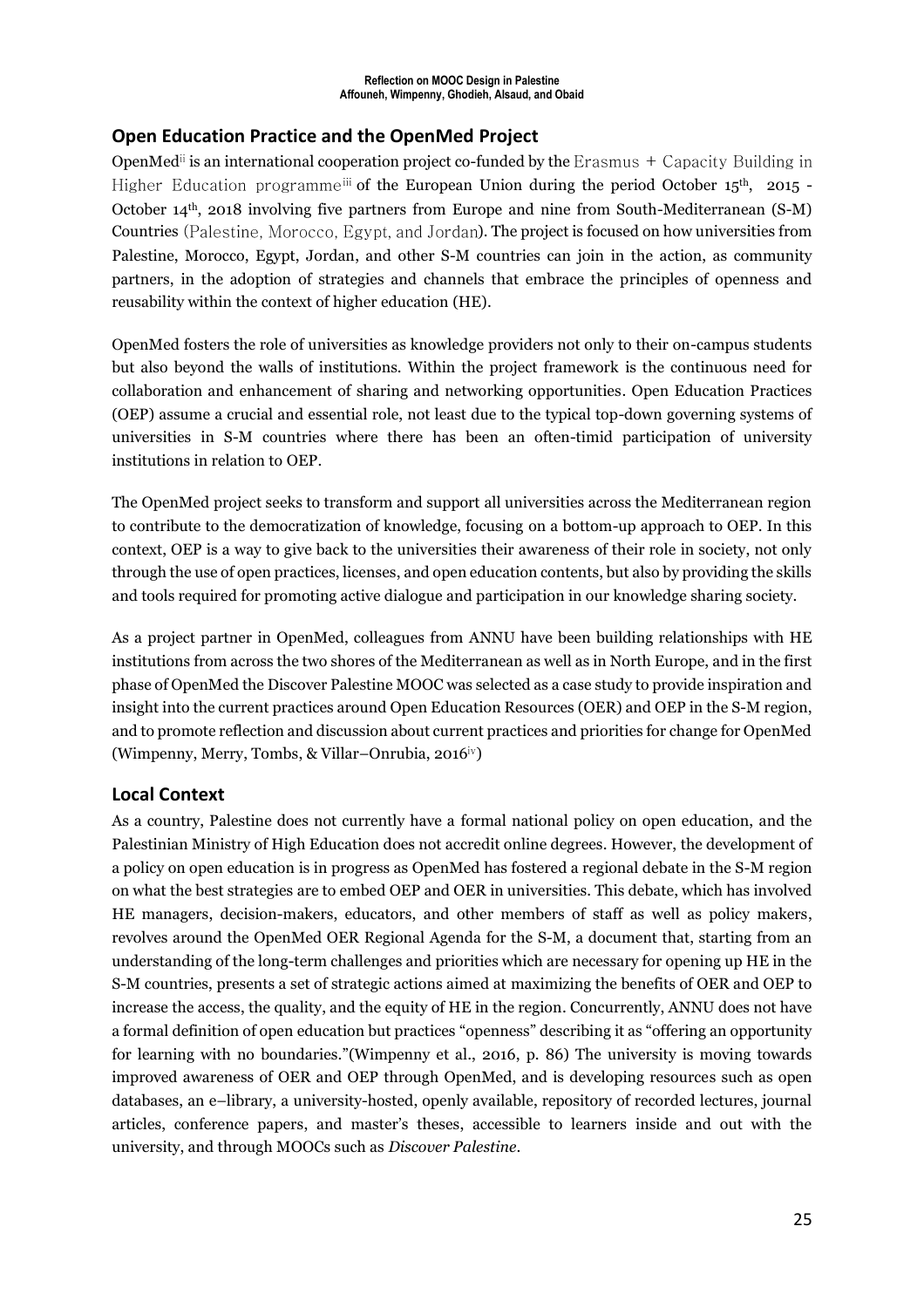Opening up teaching and learning in Palestine through the Discover Palestine MOOC, presents an important means of achieving a just peace between Israelis and Palestinians. Through the power of online tools and open content, the story of the conflict can be heard from both sides. Arguably, Israelis have been able to deliver their story, mainly to Europe and North America, more efficiently than the Palestinians. The Discover Palestine MOOC was viewed as offering an efficient means of helping present the Palestinian story to thousands of people around the world, and to provide a platform for discussion and debate. This may contribute to the global efforts to solve the conflict peacefully, and to enable the Palestinian people to have their rights restored.

# **MOOC Course Design**

The pedagogical considerations inherent in effective MOOC design deserve attention. Arguably, MOOCs have tended to be technologically-driven not least as their provision was enabled by the interconnected nature of the Internet (Terras & Ramsey, 2015). However, in order that longer-term educational benefits can be realized, MOOCs must become pedagogically-driven and informed by the rapidly developing knowledge base of e-learning theory and practice (Fischer, 2014).

As such, there is a key role in capacity building for teachers/facilitators in the future success of effective MOOC-based learning (Bayne & Ross, 2014). The challenge for Faculty is in how their role and presence is defined, and if they are to be viewed more as a curator/facilitator than a teacher. As Allen and Seaman (2013) contend it takes more time and effort for a Faculty member to teach an online course than to teach a corresponding face-to-face course, and with that come other considerations such as semester schedules, and how Faculty consider managing the interaction with a global set of leaners across time zones. What is clear is that building online courses is not about mirroring existing face-to-face frameworks, which do not work in the MOOC format. Yet, Faculty are often faced with teaching on a range of courses and struggle to manage competing modes of pedagogical delivery.

# **Reflections From Staff About the Complexities and Challenges Inherent in Delivering MOOC Pedagogy**

In focusing on ways to address the demands on course delivery across face-to-face, blended, and onlineonly course offerings, Faculty and e-learning colleagues at ANNU, as course team members, were prompted to question what can be delivered effectively through a MOOC in a way that benefits their oncampus students, as well as the value in engaging the hundreds of other global learners, including those who do not have the privilege of attending HE. Drawing on descriptive case study methodology, (Simons, 2009), used to develop a detailed account of the subject of study, question prompts were initiated and developed by the second author, and lead researcher of the OpenMed Compendium. As the OpenMed project is focusing on capacity building in order that academics from universities in the S-M adopt strategies that embrace the principles of openness, it felt appropriate that the Discover Palestine team shared their facilitator/designer learning experience of MOOC pedagogy. Four staff including the Director of ELC (first author), the Head of the Geography Department (third author), a Lecturer from the Department of Tourism and Archaeology (fourth author), and a Research Teaching Assistant (fifth author), shared their experiences with the second author, who then used thematic analysis (Braun & Clarke, 2006) to analyze the reflective responses. The analysis focused on how the data sets revealed the course teams' perspectives about the learning experience of designing, delivering, and facilitating the MOOC. The analytic process progressed from description, where the reflective data were organized to show patterns in content, and summarized to interpretation, where themes were developed, illustrating the significance of the patterns and their broader meanings and implications.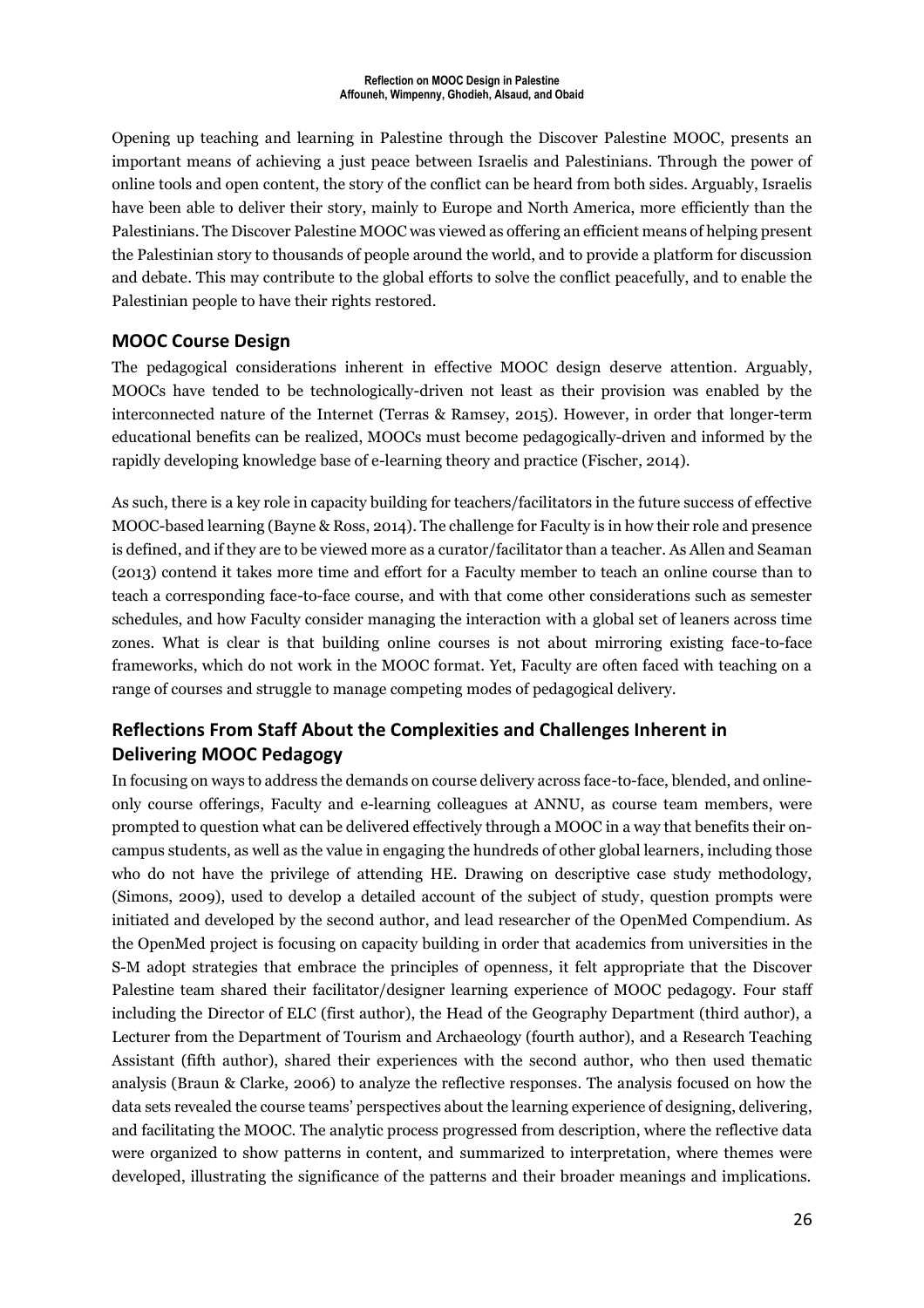This required an iterative process of reading, re-reading, preliminary coding, and generation of themes and their subthemes. Themes were defined and contextualized with data evidence and shared with the course team for member checking. The following section goes on to present the key findings under three main themes, namely informing pedagogies including delivery methods, a commitment to a national cause, and, teacher presence.

# **Informing Pedagogies Including Delivery Methods**

Whilst the course team had previous experience of delivering blended and e-learning courses, this was a first-time experience to design and deliver the Discover Palestine MOOC and the initial pedagogical approach was geared towards a content transmission mode of learning, including delivery methods such as setting weekly readings and structured activities around tasks and projects.

It was evident that "learning by doing" was key as well as having a set of outline aims for the MOOC that helped to provide the course design features, which included, the need for content to be accessible in English - as a focus was to reach out to new and diverse learners - and, for the content to be engaging, multimodal, and of high quality.

Designing a MOOC was my first time, but it was not my first experience in blended courses and e-learning in general, I designed several blended courses before and have supervised many courses, and have conducted many training sessions for hundreds of teachers at our university. However, the MOOC was a new concept for me and my colleagues, so we learned by doing and we learned through an online course for designing a MOOC and through our reading online about MOOCs, and through the research papers published. It was a very challenging task, but learning by doing was our methodology. (Director of ELC, ANNU)

The course team researched about Learning Management Systems (LMS) for MOOCs to find that Moodle itself could be used as the MOOC platform, and as ANNU uses Moodle as its LMS, the Discover Palestine course was hosted there.

It was also recognized that "the amount and quality of knowledge and information required for a MOOC is much more that of traditional teaching methods" (Research and Teaching Assistant) and, how there was preparatory work required to enrich the course with different types of resources: audio, video, and text. Developing teaching resources required capacity building and efficient team work. They assigned specific tasks amongst one another; Faculty staff as content providers, the ELC staff as pedagogy experts who helped transfer content into the online resources, with support from Learning Technologists' know-how. They took time to think about what content would work best, and with which visual and audio materials.

It was evident that the team experienced uncertainty in the mapping of the course content and the learning resources. There was concern about how to ensure a baseline for quality and a questioning of whether they were "doing it right?" and indeed how could this be confirmed, and by whom? Here, the team drew on the support of an external evaluator to evaluate and comment on the content. There was also ANNU's International Department, who helped with proof reading the English translations including the video footage.

In terms of the content mapping, several factors were under debate in terms of how much content to include without creating too much workload difficulties, and in responding then to learner needs and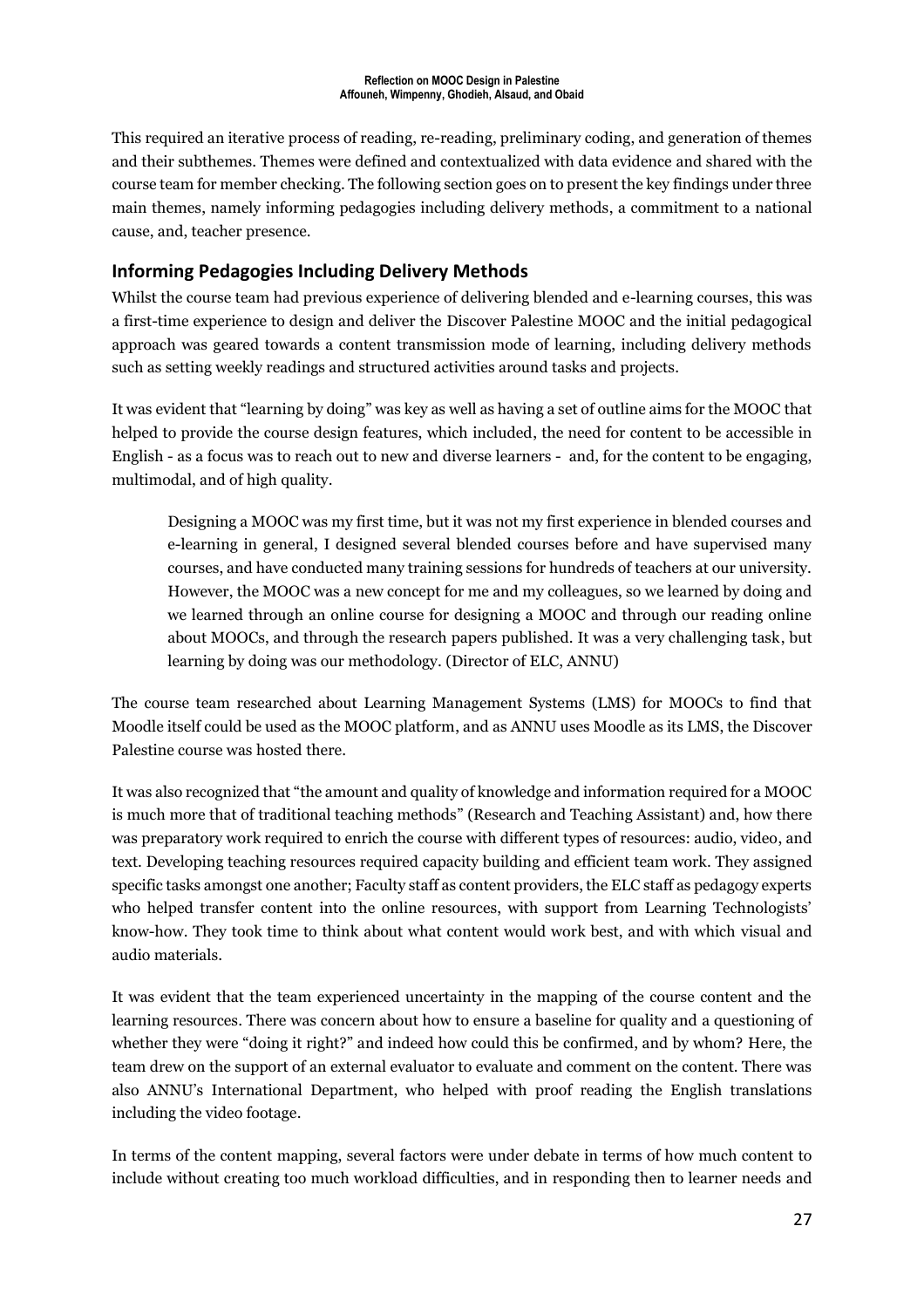translation issues. Of more significance, was the sensitivity of the topic relating to the Palestinian-Israeli conflict, and the historical mapping of content to help promote all that could be shared about Palestine, including writing content in an objective balanced way; "especially as we live in a very tense political situation, and it was difficult to think about ways to write that all people could accept" (Research and Teaching Assistant, ANNU).

Due to the conflict within the region over the past decades, the state of historical and archaeological research has been insufficiently developed and the course team felt under pressure to resolve this problem with confidence. Considering these circumstances, it was necessary to identify this transparently as an area of concern, and to lay out the evidence as fairly and accurately as possible. For example, in terms of the tensions between land rights and the naming of occupied territories, the team choose one of the several possible ways of referring to areas of the land, or the people within it, explaining their choices, e.g., "Palestinian" and "Canaanites," etc. From a chronological perspective, the course covered a broad period of time extending from the Late Bronze Age to the earliest Islamic periods. In order to add depth to the course, therefore, it was necessary to focus on some periods more closely than others, and learners were encouraged to complement their learning by researching and exploring some of the more superficially covered periods.

# **A Commitment to a National Cause**

No significant incentives initially existed for the Discover Palestine team to get the MOOC project off the ground from an institutional perspective, (although ANNU teaching staff are now offered points to support promotional opportunities within the institution, including a decreased teaching load). Rather, the initial driving force was through a genuine commitment of the staff in this being their professional role coupled with a strong sense of "national duty." As the Director of ELC shared:

In my experience studying my PhD in the UK, I had met many people who did not know anything about Palestine and that made feel sorry and unhappy and this motivated me to introduce my country in an academic way, and thanks to the Internet this is possible.

And further, "We believe in the human dimension of life, and people need to know each other - wherever they live"(Lecturer, Department of Tourism and Archaeology).

Indeed, the course team committed extra hours on top of their day-to-day roles and responsibilities to take the online training course about MOOC design and how to develop the multimedia resources.

A significant amount of effort was involved for not only delegating, planning, designing, and creating the course content and associated resources, but thereafter in promoting the course and experiencing the "delivery time," including the engagement of learners and facilitation of the online interaction.

MOOCs are time consuming but offer an opportunity to be part of the open international community. Designing and delivering a MOOC is an interesting journey, full of challenges and excitement. To be sure, many worthy experiments will fail or have a different outcome than desired. But if failed experiments were an obstacle to doing world-changing research, we academics would probably choose a different job. (Head of Geography Department, ANNU)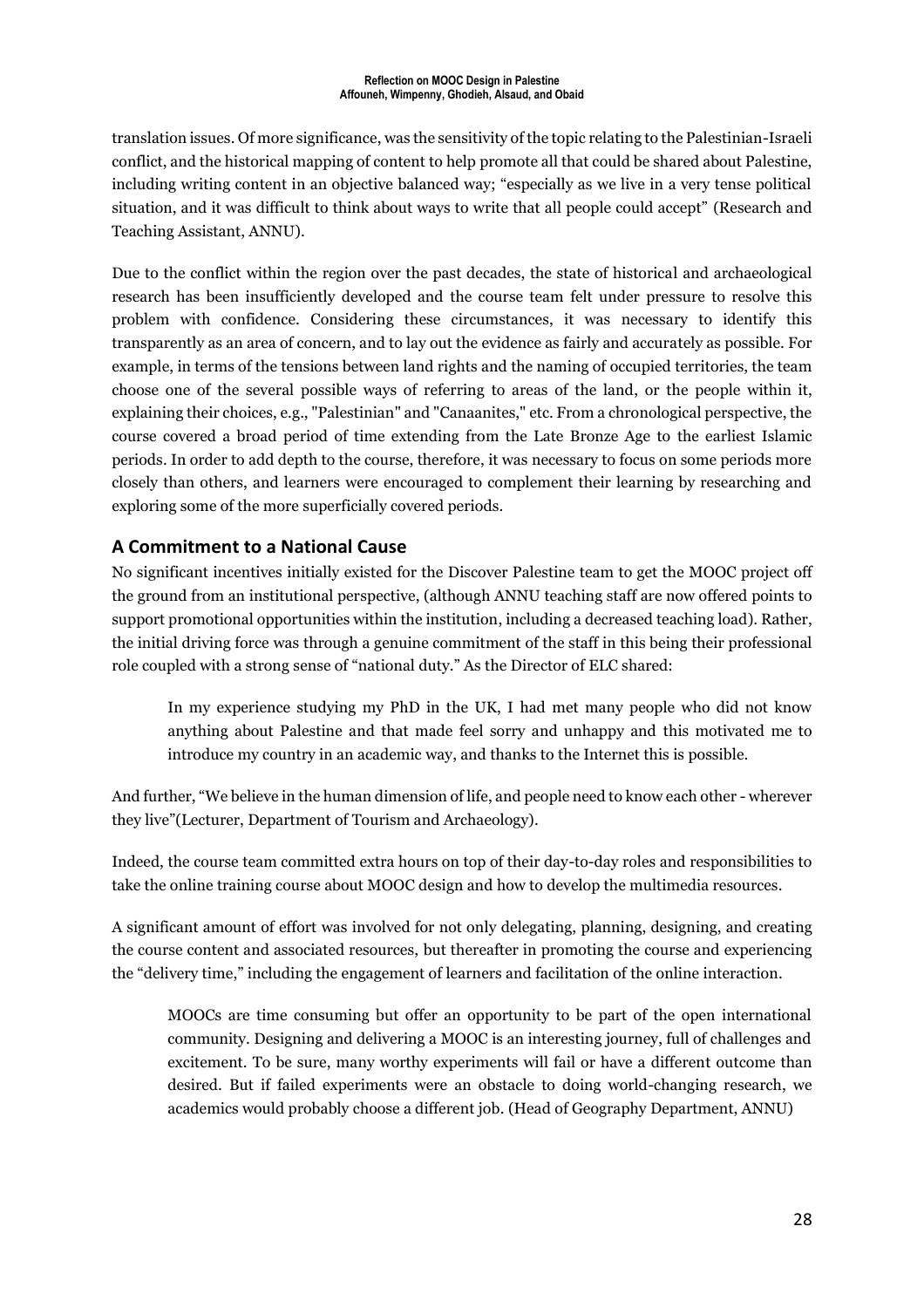It was also expressed that "whilst international students, and staff were able to discuss issues online and [t]his technology makes people from different countries and backgrounds closer and encourages them to cooperate on their understandings of Palestine" (Research and Teaching Assistant), managing the differences in time created a barrier for conducting any "live learning sessions." This felt challenging for the course team, who, on the whole, were more used to facilitating synchronized learning.

### **Teacher Presence**

The Discover Palestine MOOC set out to serve a "massive" student population and was "open" in the sense that the ANNU course creators did not charge learners a fee for participating in the experience, although no course credit was offered to online students either.

In managing the course delivery, the team experienced a particularly steep learning curve in being responsive, managing the larger numbers of students, and the methods required for engagement and course facilitation.

We urged the participants to express their views freely, especially when dealing with geopolitical issues. We also expected learners to read about the set subjects, view the available videos, and discuss their content with each other and with the tutor as well. (Head of Geography Department, ANNU)

A time-consuming task was in managing intercultural dialogue around content considering international relations, especially as the team were working with a diverse community of learners (and in English).

We have learned that it is not easy to understand different peoples' perspectives. We faced the challenge of having participants from different backgrounds and we wanted to be sure we met their needs, and understood their meanings and perspectives.... We have learned that we should have an international expert to support us. (Lecturer, Department of Tourism and Archaeology)

The need for extra support was with specific regard to being able to discuss the accuracy of resources shared, and the challenge to find Palestinian and international resources to feed into the discussion. The team acknowledged that it would be valuable to draw on more strategic support:

I learnt that the university should coordinate its work with the Ministry of Education; the Ministry of Foreign Affairs, Consulates and Embassies in Palestine to support us in projects such as this, in addition to creating new stakeholders inside and outside Palestine. (Head of Geography Department, ANNU)

However, what came as more of a surprise for the Discover Palestine team was that whilst the main thrust of the course was about sharing new narratives of Palestine, to educate and inform a wide and more internationally diverse audience about Palestinian history, culture, architect, art, and culture, many Palestinians in exile and also local people from Palestine participated. The course was announced through the university website [\(](https://elc.najah.edu/node/304) $\frac{http://elc.najah.edu/node/304)}{http://elc.najah.edu/node/304)}$ , via Facebook, and also through the university broadcasting channel. In addition, the MOOC can be found through searching on the Internet, and on the mooclist [\(](https://www.mooc-list.com/) $\frac{https://www.mooc-list.com/}{www.mooc-list.com/}$ . Thus, Palestinian people heard about, and saw the importance and relevance of taking the course too.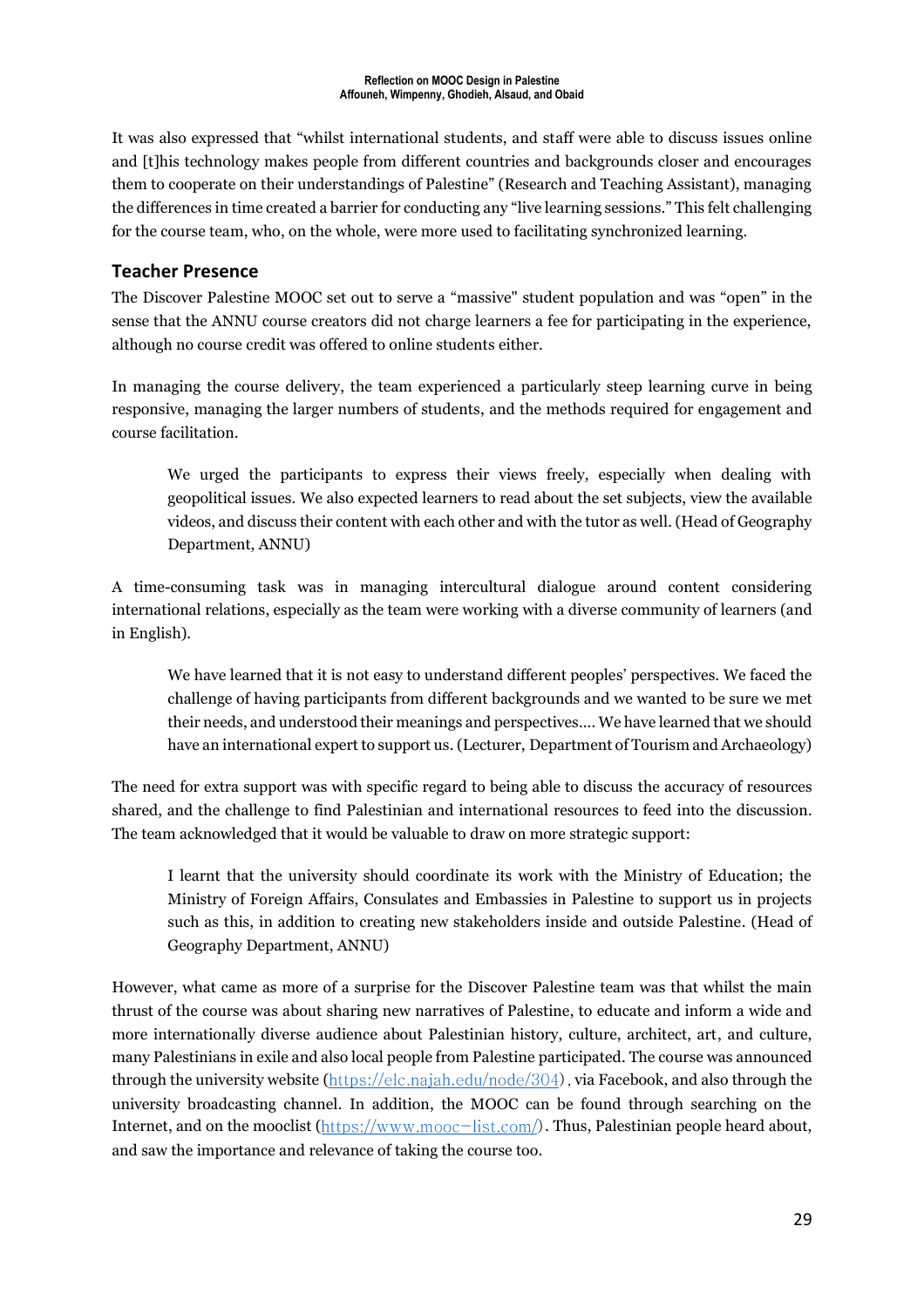We appreciate just how many people need to know more about Palestine since they have not had the chance to visit Palestine as their parents or grandparents left after the Nakba in 1948 to different places in the world. The surprise and tension for us at the same time was that two people from Israel also registered for this course. A further surprise was that one participant came to volunteer at ANNU after finishing the course. (Lecturer, Department of Tourism and Archaeology)

As a consequence of the above, the Discover Palestine course is now offered as a free blended university course, in English, for all honors students each semester at ANNU, in order to increase national awareness.

The following figures show the learner distribution by subject area, academic level and gender for the first three cycles of the course. Table 1 then presents the distribution of learners by country, illustrating the geographical reach of the Discover Palestine MOOC.



*Figure 1.* Learner distribution by subject area.



*Figure 2.* Learner distribution by academic level.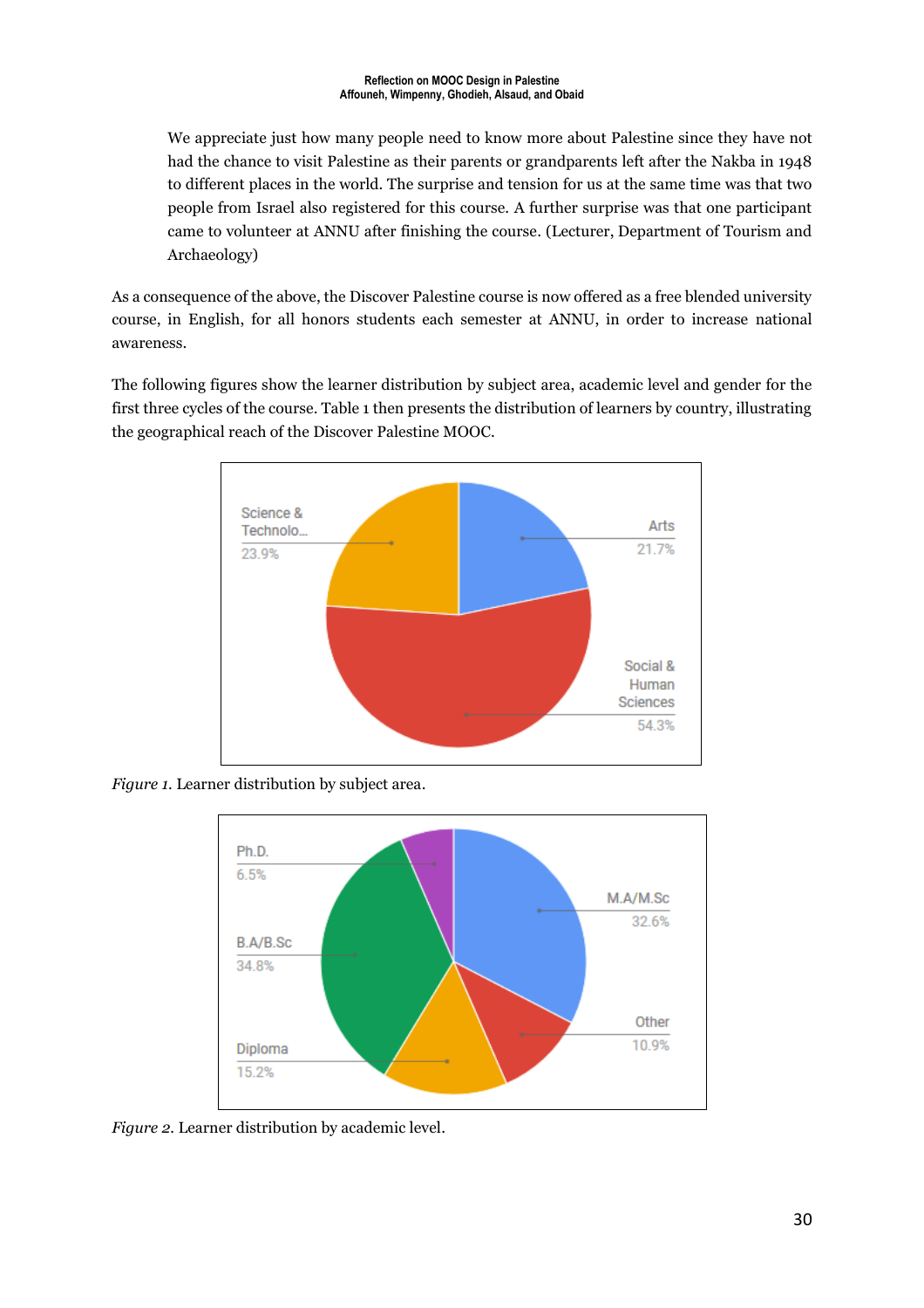

*Figure 3.* Learner distribution by gender.

### Table 1

# *Learner Distribution by Country 2015-2016*

| Country | Palestine    | <b>United States</b> | United<br>Kingdom | Spain          | India          | Italy          | France         |
|---------|--------------|----------------------|-------------------|----------------|----------------|----------------|----------------|
| No.     | 76           | 30                   | 26                | 12             | 11             | 10             | $\overline{7}$ |
| Country | Malaysia     | Netherlands          | Canada            | Morocco        | Sweden         | Australia      | Germany        |
| No.     | 6            | 6                    | $\overline{4}$    | $\overline{4}$ | $\overline{4}$ | 3              | $\sqrt{3}$     |
| Country | Hungary      | Indonesia            | Jordan            | Mexico         | Argentina      | <b>Brazil</b>  | Colombia       |
| No.     | 3            | 3                    | $\sqrt{3}$        | 3              | $\overline{2}$ | $\overline{2}$ | $\overline{2}$ |
| Country | Israel       | Norway               | <b>UAE</b>        | Afghanistan    | Bulgaria       | Chile          | China          |
| No.     | $\mathbf 2$  | $\overline{2}$       | $\overline{2}$    | $\mathbf{1}$   | $\mathbf{1}$   | $\mathbf{1}$   | $\mathbf 1$    |
| Country | Croatia      | Greece               | Iceland           | Ireland        | Mauritius      | Pakistan       | Philippines    |
| No.     | $\mathbf{1}$ | $\mathbf{1}$         | $\mathbf{1}$      | $\mathbf{1}$   | $\mathbf{1}$   | $\mathbf{1}$   | $\mathbf{1}$   |
| Country | Portugal     | Romania              | Serbia            | Slovenia       | Somalia        | Sudan          | Switzerland    |
| No.     | $\mathbf{1}$ | $\mathbf{1}$         | $\mathbf{1}$      | $\mathbf{1}$   | $\mathbf{1}$   | $\mathbf{1}$   | $\mathbf{1}$   |
| Country | Thailand     | Vietnam              | Yemen             |                |                |                |                |
| No.     | $\mathbf{1}$ | $\mathbf{1}$         | $\mathbf{1}$      |                |                |                |                |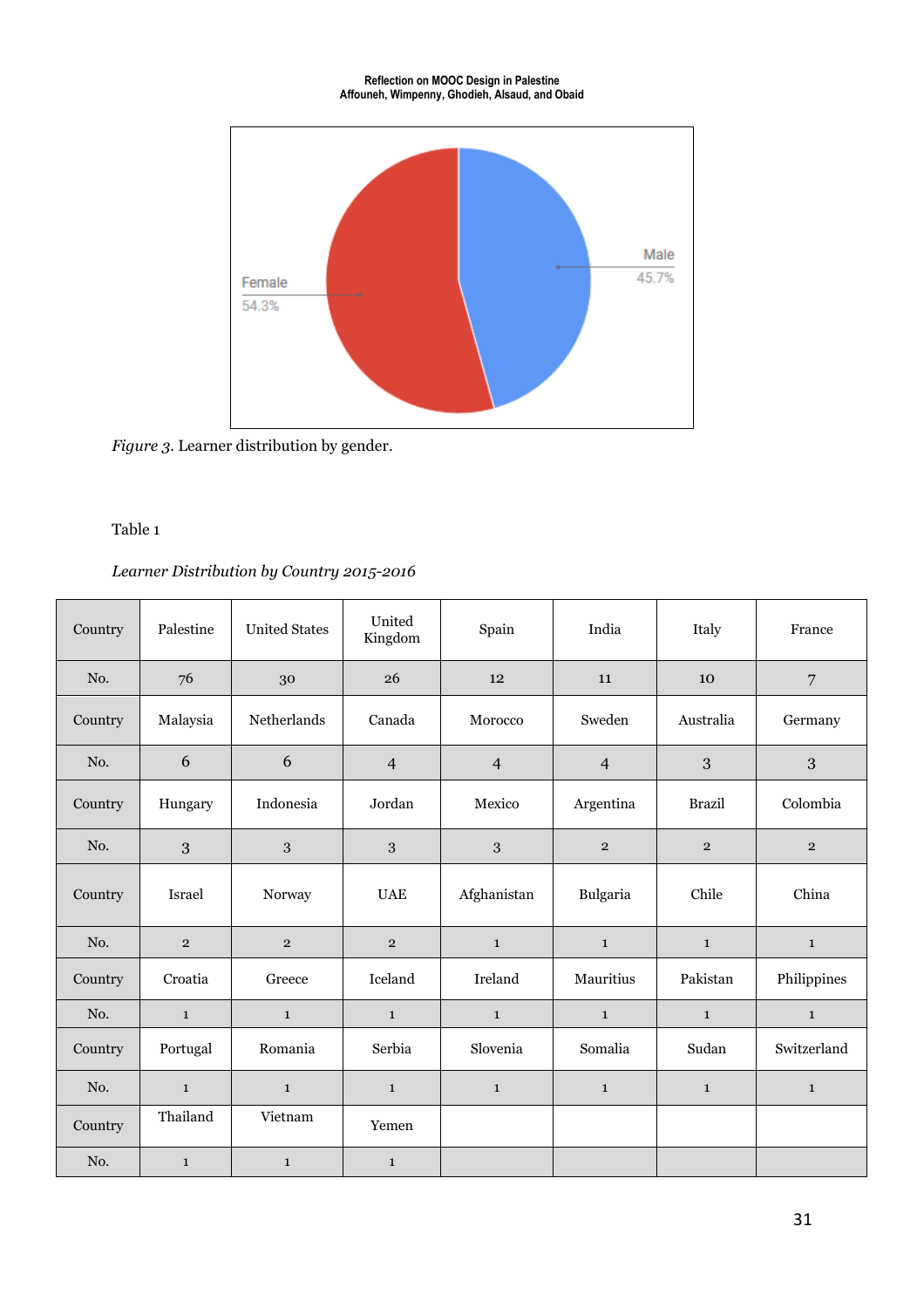# **Discussion**

### **Generative Learning**

In designing their first MOOC, this case study has illustrated the shift in understanding about the informing pedagogy and ways to better integrate the insights of social-constructivist pedagogical theories (Poplar, 2014). What became evident for the Discover Palestine team was how, through the open discussion of learning experiences, an important opportunity was made possible for communities of learners, both local and global, to take part in the sharing of historical facts and cultural practices. Indeed, many of MOOC students reported that the course was better than anything available at the "brick-and-mortar campuses" to which they had access.

The MOOC learning space prompted the storytelling and generation of new insights about Palestinian culture and history, which will continue to be available on the course website as well as through individual learners' own blogs and social media accounts. Downes (2012) discusses this type of knowledge-growth and the power of networks of connected and connective knowledge over time. However, only limited research has explored the impact of MOOCs and what they can contribute to historical research generation (Gallagher & Wallace, 2016). It was interesting to note how the Discover Palestine MOOC thus offered an unanticipated generative repository for oral history sharing, bringing a number of benefits for adding content to less detailed archival knowledge, as well as serving as an opportunity to invest in new and rich ways for Palestine to tell "its" story.

In terms of resources, the course team still question how much content learners can / should try to digest considering all the periods of history and archaeology in Palestine which they would wish to promote, and how otherwise the course can be reduced to that which is essential. However, what the team now appreciate more fully is the power of constructivist and connectivist approaches to facilitate emergent, self-organized patterns of collaborative learning (Downes, 2012), wherein groups of people learn with, and from one another, and where this can lead in extending and expanding upon ways of knowing:

Of course but there was no resource, the people on the course became the best resources, the open resources through the Internet were also very important resources. (Director of ELC, ANNU)

In addition, each subsequent offering of the Discover Palestine MOOC, emerges from, and is built on the previous. In this way, the course content itself is shaped through the development of evidence informed by connectivist learning principles of diversity, openness, and interactivity (Milligan, Littlejohn, & Margaryan, 2013) and without the necessary mediation of a centralized authority (Anders, 2015).

It is evident that a number of key roles and partnerships can help support ventures such as these not least for ANNU in supporting the initial commitment and willingness of academic staff to take risks and pursue new modes of teaching and learning for the betterment of society. Further, it is important to add how the ANNU Strategic Management Team as stakeholders were keen to support the Discover Palestine MOOC, and give the staff their approval. This now includes:

The senior university team who have supported the course and kept abreast of issues;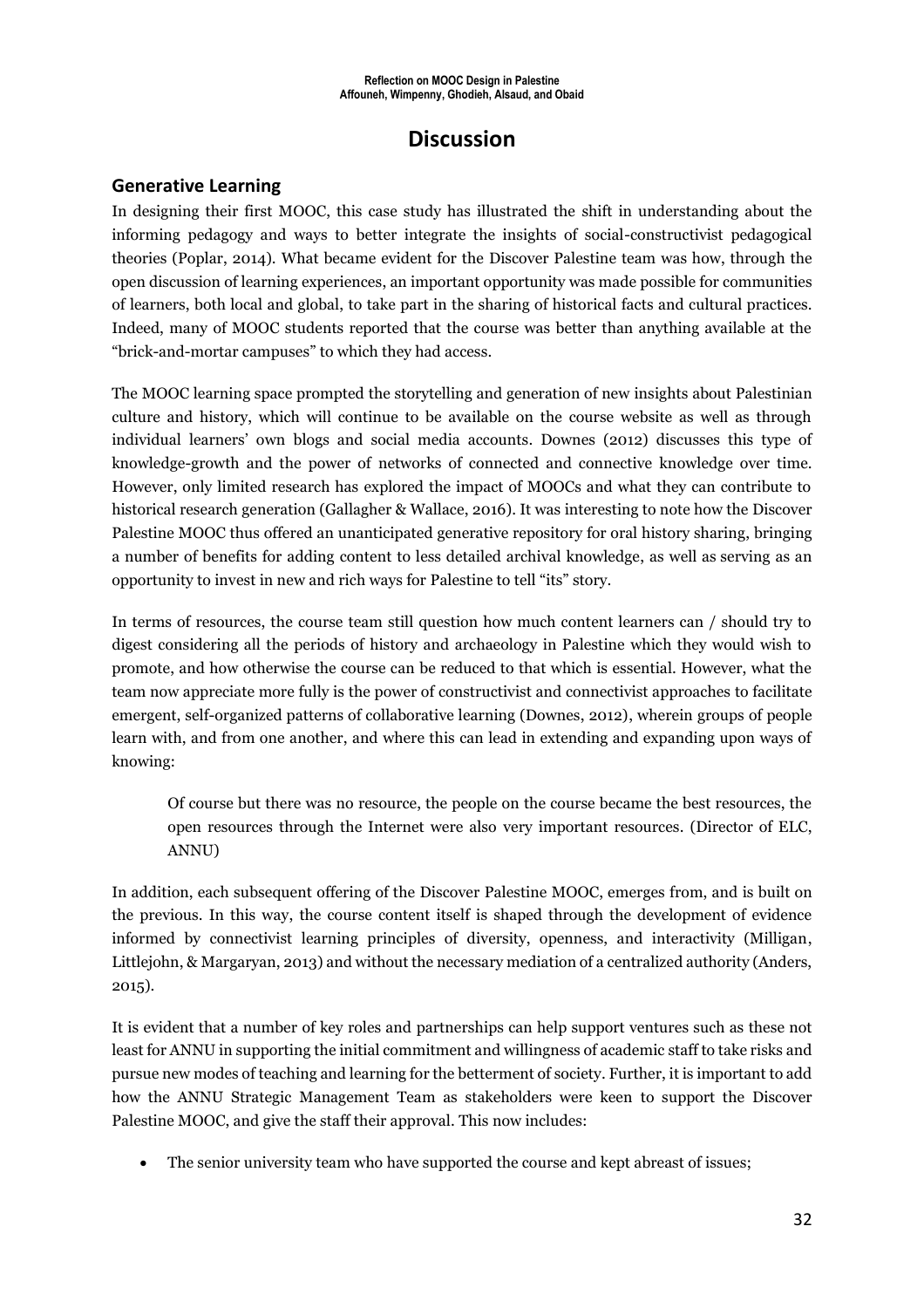- The Office of International Affairs in An-Najah National University; and
- The Palestinian Ministry of Foreign Affairs, The Ministry of Education, and the importance of national recognition considering the content and the aim of the MOOC.

Further, OpenMed has continued to help validate the ANNU venture with the Discover Palestine MOOC having been reviewed and included in the Compendium of good practice<sup>y</sup>, which as a consequence also served to empower the staff. Having such support has given the team the confidence to continue and also the ability to critique and reflect upon their practices.

I think through the OpenMed project I am exposed to more understanding and experiences which now empower me and I am more confident, especially after including our experience in *Discover Palestine* as a case study in the Compendium, and how it was evaluated externally. But we are still learning. (Research and Teaching Assistant)

And further,

Now we are working on designing and delivering another two MOOCs, one is Genetics and Society in Arabic, and the other is Conservative Energy in English. I will be the team leader again and use my previous experience from *Discover Palestine* and learn from the derived lessons to make the two new ones better. Also, my involvement in the OpenMed project continues to provide me with up-to-date knowledge and new skills, and has empowered me in my facilitator role and consideration of use of resources in open learning for our MOOCS. I believe that these new courses will be much better due to this. (Director of ELC, ANNU)

What is of note is how the team now have the confidence to promote MOOCs for Arabic learners as well as MOOCs for international learning communities and have developed the course twice since the first delivery, mainly in decreasing the "required" reading materials and instead adding in more content and links through the generative learning resources. They have also decreased the number of assignments. Further, the educational practices of connectivist pedagogy, with emphasis on socially-intensive and interactive learning experiences, have supported the team in reviewing their role less as instructor, and more as interlocutor and facilitator.

# **Conclusions**

ANNU already had extensive experience in blended e-learning courses. However, living under Israeli occupation for more than 50 years, was an incentive for the E-Learning Center along with colleagues from the Department of Geography and Department of Tourism and Archaeology, to build on a crossinstitutional course, and design a MOOC. The Discover Palestine MOOC is promoting new narratives for the country, to a wide and diverse number of people around the world, embracing Palestine's history, archaeology, geography, arts, cultural heritage, and geopolitical developments of Palestine's cause.

In addition, Discover Palestine has brought together a learning community which transcends nationality, religion, colour, background, and level of education. It has opened up a space and place for all learners to contribute in open discussion freely, and to access resources and information in a range of rich media formats, including text, photographs, pictures, videos, and lectures. Further, the content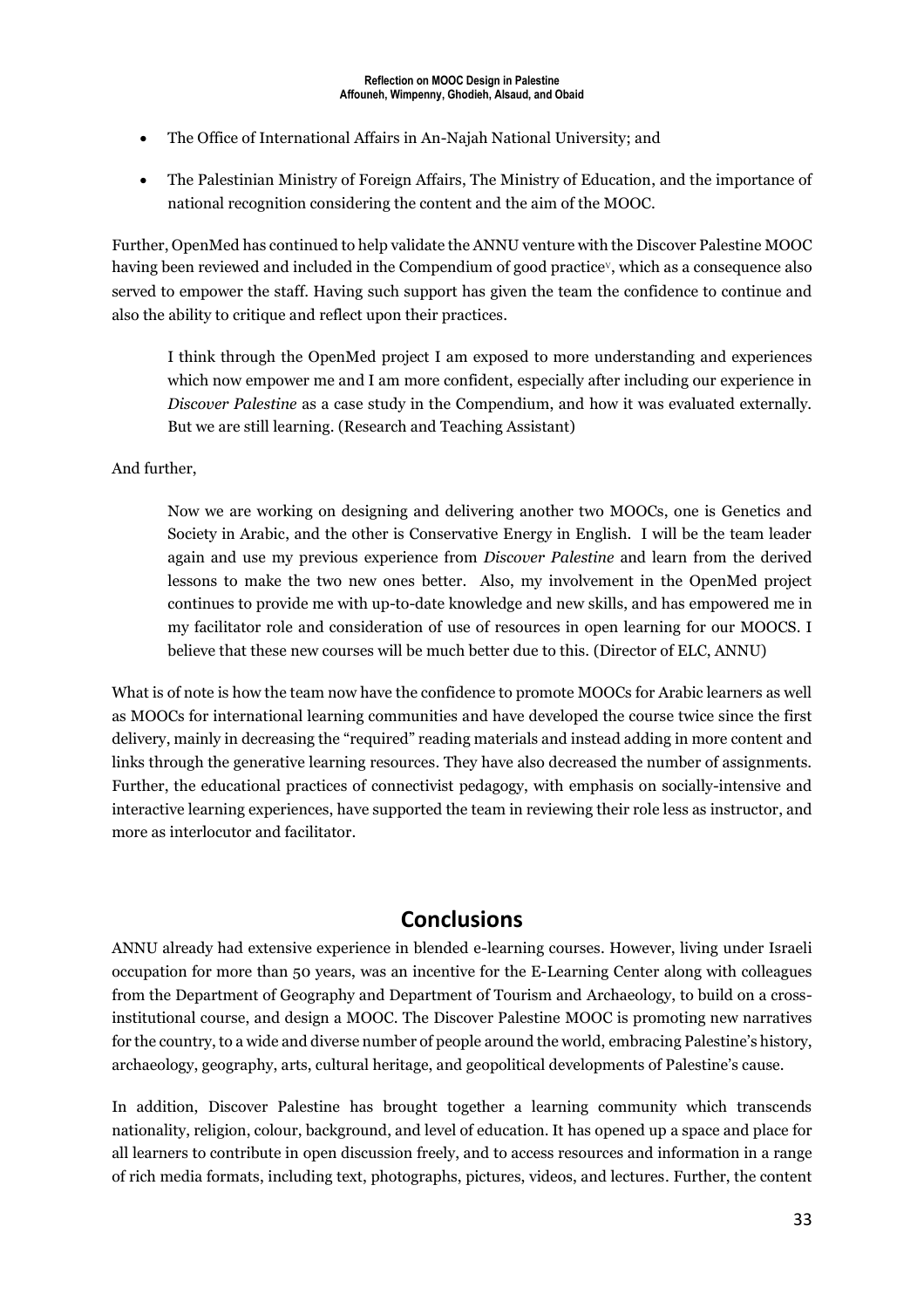is developed through the community of learners who have shared additional resources and contributed readings, adding to the open education resources.

The team have experienced a number of challenges in terms of managing diverse learner needs and interpreting global perspectives in as fair and evidenced way as possible. Nonetheless, the Discover Palestine MOOC has offered the course team opportunity to reflect upon how online communities help foster learning, and how social networking can help both online and in-person community building. Whilst a steep learning curve, it has not put the team off, and another two MOOCs are currently under design.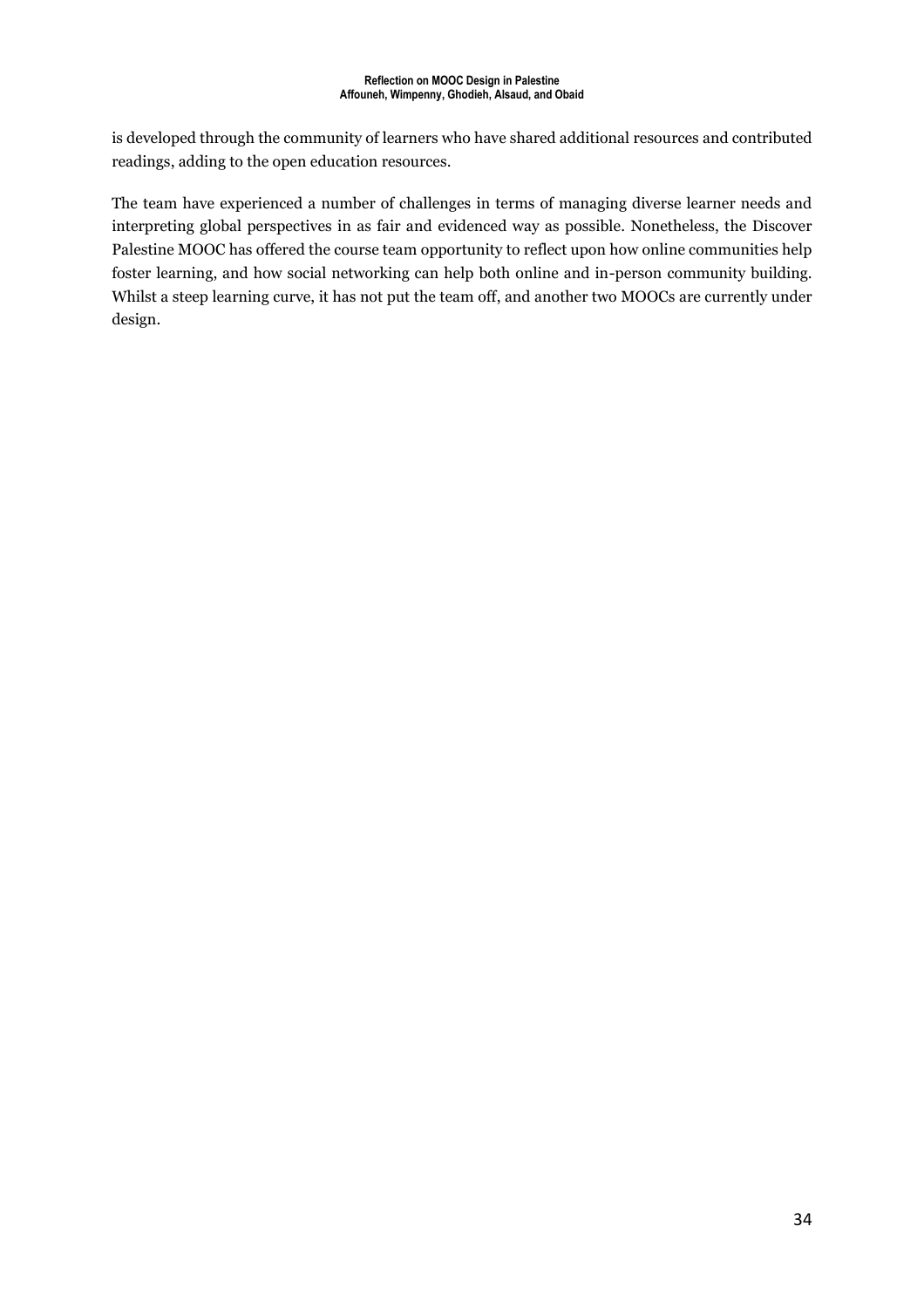# References

- Allen, I. E., & Seaman, J. (2013). Changing course: Ten years of tracking online education in the United States. *The Online Learning Consortium.* Retrieved from <https://www.onlinelearningsurvey.com/reports/changingcourse.pdf>
- Affouneh, S., & Raba, A. (2017). An emerging model of e-learning in Palestine: The case of An-Najah National University. *Creative Education, 8*, 189-201. doi: [10.4236/ce.2017.82016](https://url4.mailanyone.net/v1/?m=1ewgY9-0002bJ-42&i=57e1b682&c=Yt79Q70fodtNy5xhyOZOconrBF601F6QqVNq7OphctgPNBt3zOcIlnHF7YW1h6jiWWeVajkoP7vp3yoavzHSPKUGvkk9dZPvD-ajlMUvIpaO2h98C404ra7tqei6t3_zQ9RQ8ocbSj3yVA0DEiHFBd9Ryi-J9ooXOJB_81WpMU_5i_0sOa3rr4tU7gQCrp9sAzPKYzqIwr9bXbGABWsfRZbU0JsbUY6BrfhQUtQHb1qOulUHKu8Rd-EIdOQfjO3i)
- Anders, A. (2015). Theories and applications of massive online open courses (MOOCs): The case for hybrid design. *International Review of Research in Open and Distributed Learning*, *16*(6). Retrieved from<http://www.irrodl.org/index.php/irrodl/article/view/2185/35>
- Bates, T. (2014). MOOCs: Getting to know you better. *Distance Education*, *35*(2), 145–14. doi:10.1080/01587919.2014.926803
- Bayne, S., & Ross, J. (2014). The pedagogy of the massive open online course: The UK view. Recuperado el: *The Higher Education Academy*, *30*. Retrieved from [https://www.heacademy.ac.uk/system/files/hea\\_edinburgh\\_mooc\\_web\\_240314\\_1.pdf](https://www.heacademy.ac.uk/system/files/hea_edinburgh_mooc_web_240314_1.pdf)
- Braun V., & Clarke V. (2006) Using thematic analysis in psychology. *Qualitative Research in Psychology*, *3*(2) 77–101. doi: 10.1191/1478088706qp063oa
- Downes, S. (2012). Connectivism and connective knowledge: Essays on meaning and learning networks. *National Research Council Canada*. Retrieved from [http://www.downes.ca/files/books/Connective\\_Knowledge-19May2012.pdf](http://www.downes.ca/files/books/Connective_Knowledge-19May2012.pdf)
- Gallagher, S., & Wallace, C. (2016). A far cry from school history: massive online open courses as a generative source for historical research. *International Review of Research in Open and Distributed Learning*, *17*(5). Retrieved from <http://www.irrodl.org/index.php/irrodl/article/view/2673/3882>
- Gašević, D., Kovanović, V., Joksimović, S., & Siemens, G. (2014). Where is research on massive open online courses headed? A data analysis of the MOOC research initiative. *The International Review of Research in Open and Distributed Learning*, *5.* Retrieved from <http://www.irrodl.org/index.php/irrodl/article/view/1954/3099>
- Fischer, G. (2014). Beyond hype and underestimation: identifying research challenges for the future of MOOCs. *Distance Education*, *35*, 2, 1–10. doi:10.1080/01587919.2014.920752
- Laurillard, D. (2013). *Rethinking university teaching: A conversational framework for the effective use of learning technologies*. London, Routledge
- McAuley, A., Stewart, B., Siemens, G., & Cormier, D. (2010). The MOOC model for digital practice. *elearnspace.org*. Retrieved from [http://www.elearnspace.org/Articles/MOOC\\_Final.pdf](http://www.elearnspace.org/Articles/MOOC_Final.pdf)